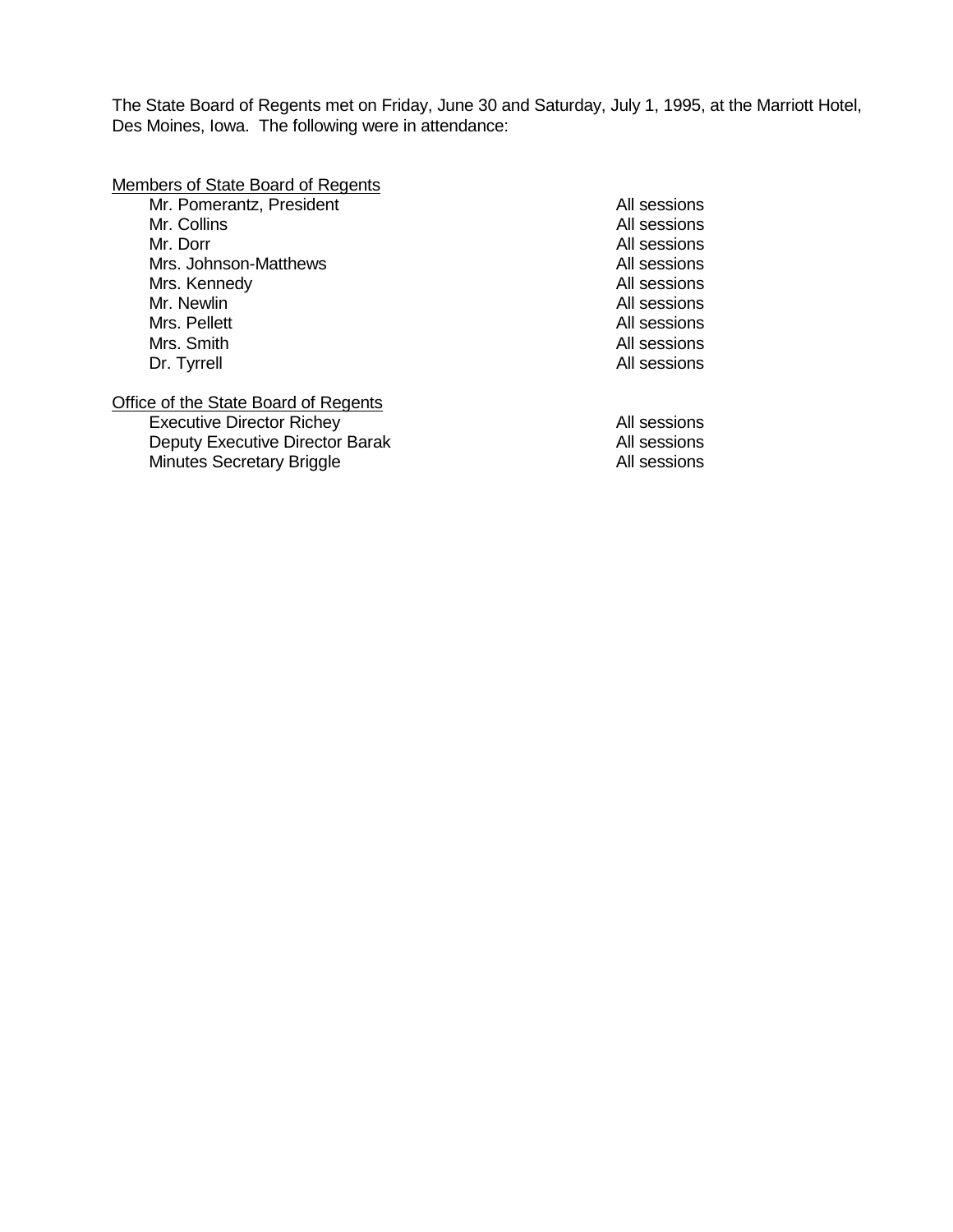### **GENERAL**

The following business pertaining to general or miscellaneous business was transacted on Friday, June 30 and Saturday, July 1, 1995.

**EXECUTIVE SESSION**. The Board convened in closed session at 8:30 a.m. on June 30, 1995, in accordance with its action at the June 28, 1995, electronic meeting to close this meeting to the public. The Board recessed from closed session at 5:55 p.m. and reconvened in closed session at 8:00 a.m. on July 1. The Board arose therefrom at 11:30 a.m. on July 1, 1995, and took a 30 minute recess.

The Board convened in open session at 12:00 noon on July 1, 1995.

# **APPOINTMENT OF PRESIDENT OF THE UNIVERSITY OF NORTHERN IOWA**.

President Pomerantz stated that the purpose of this meeting was to elect a President for the University of Northern Iowa. He said President Curris' resignation was effective June 1, 1995. The Board of Regents elected Provost Nancy Marlin as Interim President pending the selection of a permanent president.

President Pomerantz recognized Regent Tom Collins.

MOTION: Regent Collins moved that Robert D. Koob be appointed President of the University of Northern Iowa and Professor with tenure in the Department of Chemistry, effective August 15, 1995, at an annual salary of \$150,000 plus the usual benefits, and that he be required as a condition of employment to live in the president's residence on campus. Regent Dorr seconded the motion. MOTION CARRIED UNANIMOUSLY.

President Pomerantz congratulated Dr. Koob, and everyone applauded.

President-elect Koob said he thanked the Board very much for this opportunity. He stated that it was an honor as a graduate of the University of Northern Iowa to return to his alma mater as its president. It is a future that he has been looking forward to since he first learned of this opportunity. He said he was delighted that the Board and he had similar views on a number of issues and to reach agreement that the future ought to develop as he desired.

President Pomerantz stated that the Board had interviewed candidates and deliberated over the last two days. The campus search committee led by Professor Grace Ann Hovet did an